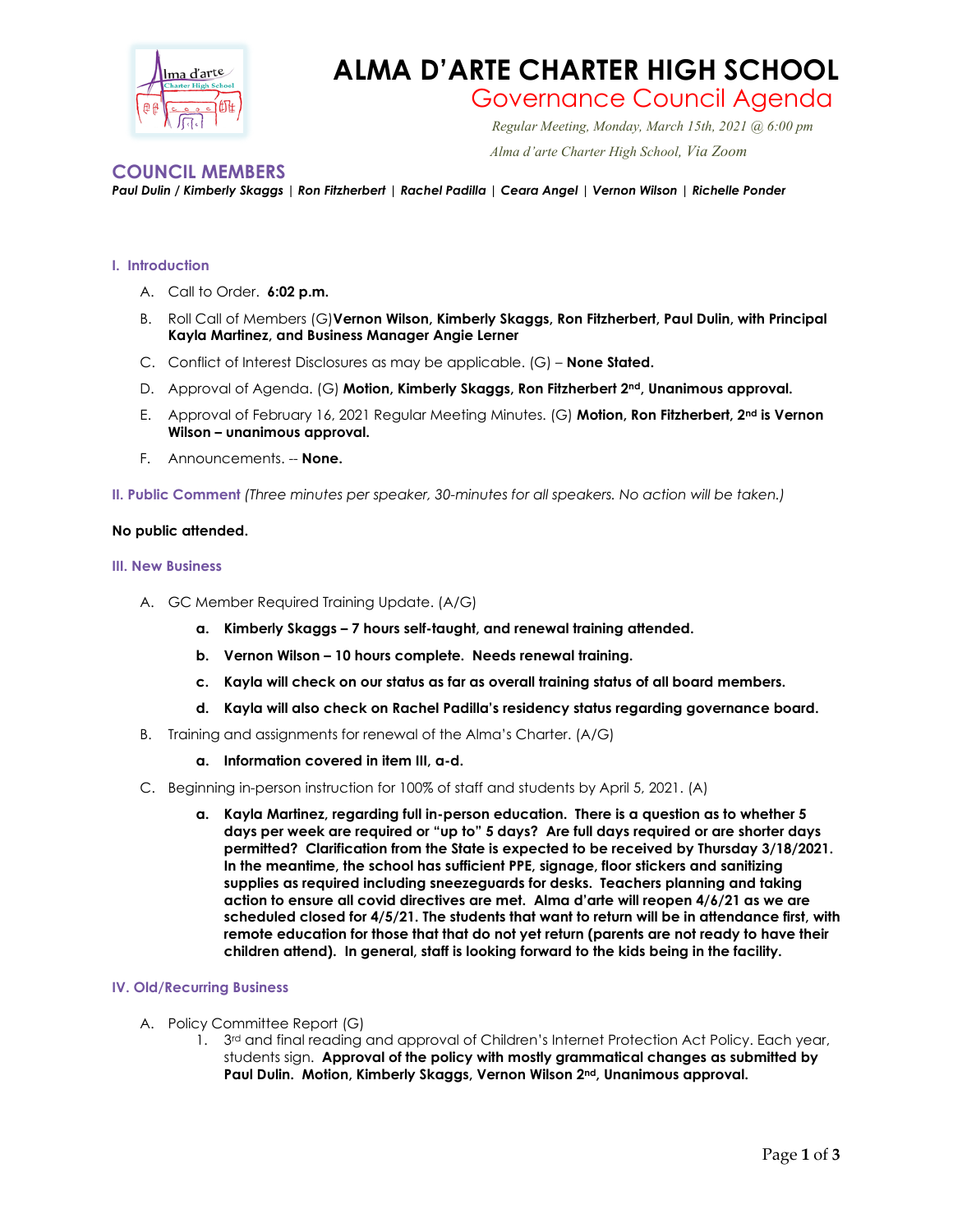- 2. After coordinating with the Principal, the Policy Committee will present their suggested changes for a number of policies that constitute their "First Reading" at the next meeting of the Government Council on April 19, 2021. **Kimberly Skaggs and Vernon Wilson will work diligently to have a first reading available at the next meeting.**
- B. Monthly Financial Report (F)
	- 1. Financial Statements as of February 1st, 2021.
	- **2.** BAR's Approval (if required). (G) **Motion: Kimberly Skaggs 2nd: Vernon Wilson. Unanimous Approval of the four bars listed below.**
		- i. 511-000-2021-0015-D Operational Decrease \$ (79,953) decrease due to enrollment decrease.
		- ii. 2 511-000-2021-0028-IB Charter Schools Initial Budget \$ 78,235 Grant Proceeds
		- iii. 3 511-000-2021-0029-T CARES Act Transfer \$ -
		- iv. 4 511-000-2021-0030-IB Capital Improvement SB9 Initial Budget \$ 29,912
	- **3.** Payroll and Accounts Payable Acceptance and Approval. (G) **Motion: Ron Fitzherbert 2nd: Vernon Wilson. Unanimous Approval**
- C. Monthly Administrative Report (A)
	- **1. Monthly Principal's Update Report. Testing requirements changed before we were able opt out, we have to test students when they return but are exempted from the 95% requirement. We will test English language learners – access testing – and 11th graders will receive SAT and science testing. One day should cover it.**

**We are advertising for a replacement in the Special Education position opening as well as an additional custodian. We have advertised on social media to try to get that word out and hopefully attract high quality staff. We have had a great response for the custodial position. We will hire after spring break.** 

**We are closing the 3rd quarter of grading this week. We will provide the Governance Council updates regarding failing, passing, improvement and deficiencies.** 

**Our Culinary Students will have one week in class and then have their first event. They will be preparing "to-go" dinners which will be sold by a local group called the "Distinguished Young Women's Annual Fundraiser" to provide a scholarship to be offered to kids in our community. April 9th 2021 is the event date.** 

**In April we are also completing a Category 2 project for internet infrastructure. This will increase speeds and increase our infrastructure for great internet for all of the kids.** 

**Charter renewal: Families petitions are done, and Staff petitions are done.**

- 2. Strategy for recruiting COVID dropouts and additional students to enroll at Alma d'Arte. **Enrollment is actually up due to the attractiveness of a smaller school post COVID. Nine already pre-registered for next year. Open house was a success.**
- **3.** Equity Council Update. **Ramon Padilla still attending monthly meetings. Vernon Wilson will also attend as a member of the Equity Council so that project is working in a positive manner.**

#### **V. Future Business/Next Meeting Agenda Items for Discussion or Revision**

**1. Policy Committee Update.**

#### **VI. Adjournment**

**Motion for Adjournment from Kimberly Skaggs; 2nd Vernon Wilson. Unanimous**